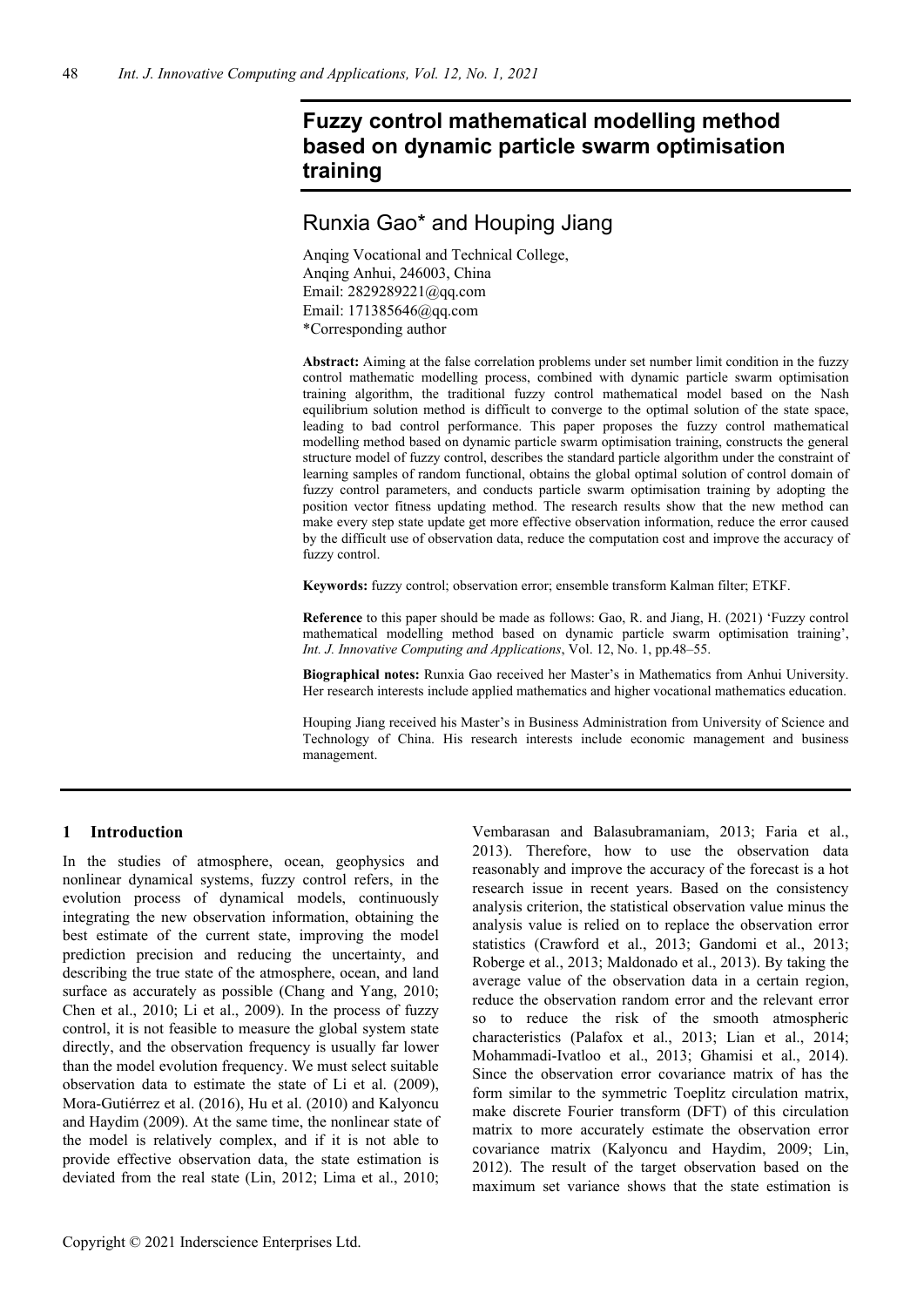better than the local ensemble transform Kalman filter (ETKF) method (Helwig et al., 2013; Marinakis et al., 2013). However, in actual assimilation, the more accurate expression of state estimation is mainly dependent on the real-time updating of observation information. How to get more accurate and effective observation information and reduce the analysis error caused by the difficult use of observation data is worth further studying (Formisano et al., 2013). In the traditional methods, the mathematical modelling methods for the fuzzy control mainly include the control system mathematical modelling method based on the game model, the fuzzy control mathematical modelling method based on the particle swarm algorithm, the fuzzy control mathematical modelling method based on the neural network and so on (Sinha et al., 2013). The variable multi-component input method is adopted by such type of methods to carry out the precise control of the system and improve the effectiveness and accuracy of the mathematical modelling. However, due to the uncertainty of the components, the control system is prone to divergence (Ting et al., 2014). The application of the Nash equilibrium method makes it difficult to converge to the optimal solution in the state space, resulting in poor control performance.

This paper proposes a fuzzy control mathematical modelling method based on particle swarm optimisation (PSO) training. It firstly constructs the overall structure model of the fuzzy control, conducts the standard particle algorithm description, based on the standard particle swarm algorithm adopts the position vector fitness update method for PSO training, then introduces the fuzzy controller design, constructs the observation position equivalent weights, and state estimation analytical expressions; finally, it verifies the new method, compares with the traditional method, and discusses the effectiveness of the algorithm.

### **2 Fuzzy control parametric model and standard particle swarm description**

#### *2.1 Fuzzy control parametric model*

In order to implement the mathematical modelling of the fuzzy control system, it is necessary to carry out the fuzzy control parametric model analysis. In the construction of the parametric model, the given fuzzy control is a kind of nonlinear control. The basic idea of the fuzzy mathematics is used to describe the system variable structure and the parametric model correctly. It is assumed that the structural model description of a fuzzy control system is shown in Figure 1.

**Figure 1** Structure model of the fuzzy control system



In the control system shown in Figure 1, the input to the controller is as the following:

$$
\begin{pmatrix} X \\ P(X) \end{pmatrix} = \begin{cases} a_1, a_2, ..., a_m \\ p(a_1), p(a_2), ..., p(a_m) \end{cases}
$$
 (1)

In which,  $0 \le p(a_i) \le 1$  (*i* = 0, 1, 2, …, *m*) stands for the time delay function of the fuzzy control. When the above-mentioned control process is given in the form of discrete sampling, the closed-loop system of the intelligent fuzzy control is constructed as the following:

$$
\dot{x}(t) = Ax(t) + BKx(t - d_s(t) - d_a(t))
$$
\n(2)

When the weight at each layer is not correlated with the skew vector  $G_m(s) = G_0(s)$ ,  $t_m = \tau$ , and the feedback control signal can be obtained as the following:

$$
H(s) + Y(s) = G_m(s)U(s)
$$
\n(3)

The entropy of functional information of the feedback control mathematical model is as the following:

$$
H(X) = E(I(a_i)) = -\sum_{i=1}^{m} p(a_i) \log_2 p(a_i)
$$
 (4)

Under the constraints of the stochastic functional learning samples and the system reaches the equilibrium, the characteristic equation of the fuzzy control system carries out the complete tracking compensation for the fuzzy immune time delay link to obtain the following.

$$
\frac{Y(s)}{R(s)}
$$
\n
$$
= \frac{G_c(s)G_0(s)e^{-\tau s}}{1+G_c(s)G_m(s)+G_c(s)(G_0(s)e^{-\tau s}-G_m(s)e^{-t_m s})}
$$
\n(5)

In the fuzzy control parametric structure model, it is assumed that the control performance index function is as the following:

$$
F(x) = E\left[\sum_{k=1}^{m} e_k^2\right] = E\left[e^T e\right] \tag{6}
$$

In which *e* stands for the mean square error of the mean absolute error performance function, and  $e_k$  stands for its  $k^{\text{th}}$ component. Through the linear feedback control designed in this paper, the 7 degree of freedom Smith decomposition problem of the fuzzy control system is converted into the two degree of freedom control model to improve the control performance and the capability. And the fuzzy feedback linear control output thus obtained is as the following:

$$
\frac{\partial F}{\partial o_k} = \frac{\partial F}{\partial y_k} \frac{\partial y_k}{\partial o_k} \tag{7}
$$

$$
\frac{\partial F}{\partial z_{kj}} = \frac{\partial F}{\partial o_k} \cdot \frac{\partial o_k}{\partial z_{kj}}\tag{8}
$$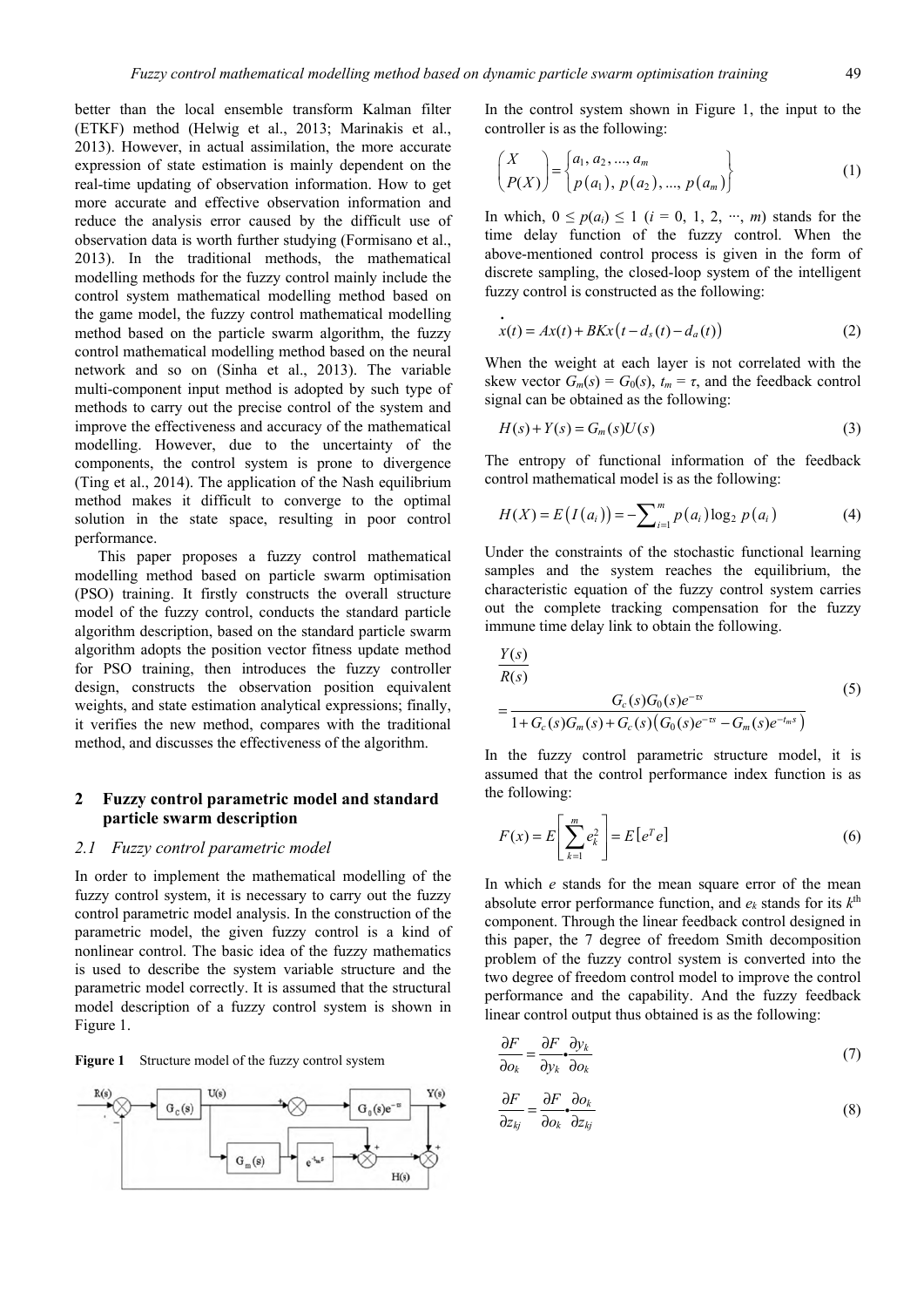50 *R. Gao and H. Jiang*

$$
\frac{\partial F}{\partial w_{ji}} = \sum_{k=1}^{m} \frac{\partial F}{\partial \omega_k} \cdot \frac{\partial \omega_k}{\partial a_j} \cdot \frac{\partial a_j}{\partial net_j} \cdot \frac{\partial net_j}{\partial w_{ji}}
$$
(9)

In which  $x(t) = [x_1(t), x_2(t), \dots, x_i(t)]^T$  stands for the state vector of the particles randomly selected at the time  $t$ ,  $d_1(t)$ and  $d_2(t)$  stand for the probability characteristics of two wings, respectively. The  $d(t) = d_1(t) + d_2(t)$  is defined to obtain the global optimal weight value of the fuzzy control system as the following:

$$
\frac{Y(s)}{R(s)} = \frac{G_c(s)G_0(s)e^{-\tau s}}{1 + G_c(s)G_0(s)}
$$
(10)

In the above equation,  $G_c(s)$  and  $G_0(s)$  stand for the number of evolving generations and the initial fitness value. The parametric model of the fuzzy control system constructed above is used as the mathematical basis to construct the mathematical model.

#### *2.2 Standard particle swarm algorithm*

In the fuzzy control parametric model constructed above, the standard particle swarm algorithm is adopted to train the parameters.

*Assumption 1:* Assume that the initial number of particles is *N*. For any Borel subset *A* of the control domain *U* of the fuzzy control parameter, where  $j = 1, 2, 3,... N$ , the following is met:

$$
f(x_1) = f(x_2) = \dots = f(x_n) = f^n
$$
 (11)

The initial fitness value of each particle is updated. When  $s_i \in s^*$ , the transition probability of the initial velocity and the position  ${A_k}$  value of the particle swarm are the following:

 $p_{ij}(k) = p\{A_{k+1}^j / A_k^i\} \ge 0$  is calculated, and the following can be obtained:

$$
p_{ij}(k) = p\left\{A_{k+1}^j / A_k^i\right\} = \sum_{s_c \in S^2} p\left\{C_k^i / A_k^i\right\} \tag{12}
$$

When  $i \in I, j \notin I$  for any *L*, the particle training strategy in the feasible solution space is defined as the following:

$$
p_i(t+1) = p_i(t) + \eta_1 \cdot (p_i(t) - p_j(t)) + \eta_2 Cauchy(\theta, \alpha) \tag{13}
$$

In which,  $Cauchy(\theta, \alpha)$  is standard Cauchy distribution, and the following can be obtained:

$$
p\left\{A_{k+1}^{j}/A_{k}^{i}C_{k}^{l}\right\} = \sum_{s_{c} \in S^{2}} p\left\{C_{k}^{l}/A_{k}^{i}B_{k}^{b}\right\}
$$
 (14)

The standard particle swarm algorithm is adopted to carry out the fuzzy control training, according to the clone selection, the following is met:

$$
0 \le \sigma_{ik} \le 1
$$
,  $\sum_{k=1}^{K_i} \sigma_{ik} = 1$ , distribution  $\sigma_i = (\sigma_{i1}, \dots, \sigma_{iK_i})$ ,

hence the probability can be obtained as the following:

$$
p\left\{A_{k+1}^{j}/A_{k}^{i}B_{k}^{b}C_{k}^{l}\right\}=0
$$
\n(15)

Simultaneous equations are set, and the following can be obtained:  $p_{ii}(k) = 0$ .

*Lemma 1:* It is assumed that the motion direction function f of the particle is a measurable function, and *U* is its own individual subset on  $R<sup>n</sup>$ . In the process of fuzzy control, the Hypothesis 1 is met under  ${x_k}_{k=0}^{+\infty}$ , which is the solution sequence for each particle in the particle swarm. Hence  $\lim P[x^k \in R_{\varepsilon}] = 1$  is established. The inertial weight of the  $j<sup>th</sup>$  particle is  $\omega$ , and  $R_{\varepsilon}$  stands for the set of the global optimal points.

**Figure 2** Basic PSO algorithm flow



*Theorem 1:* It is assumed that the population size is *m*, the objective function  $f$  is a measurable function, and each parameter meets the following equation:  $X_{g,k}$  stands for the search space vector of the  $k<sup>th</sup>$  particle swarm. And  $P[x_{g,k} \in R_{\varepsilon}]$  stands for the optimal solution obtained for the probability of  $x_{g,k} \in R_{\varepsilon}$  in the state space in accordance with the standard particle swarm algorithm.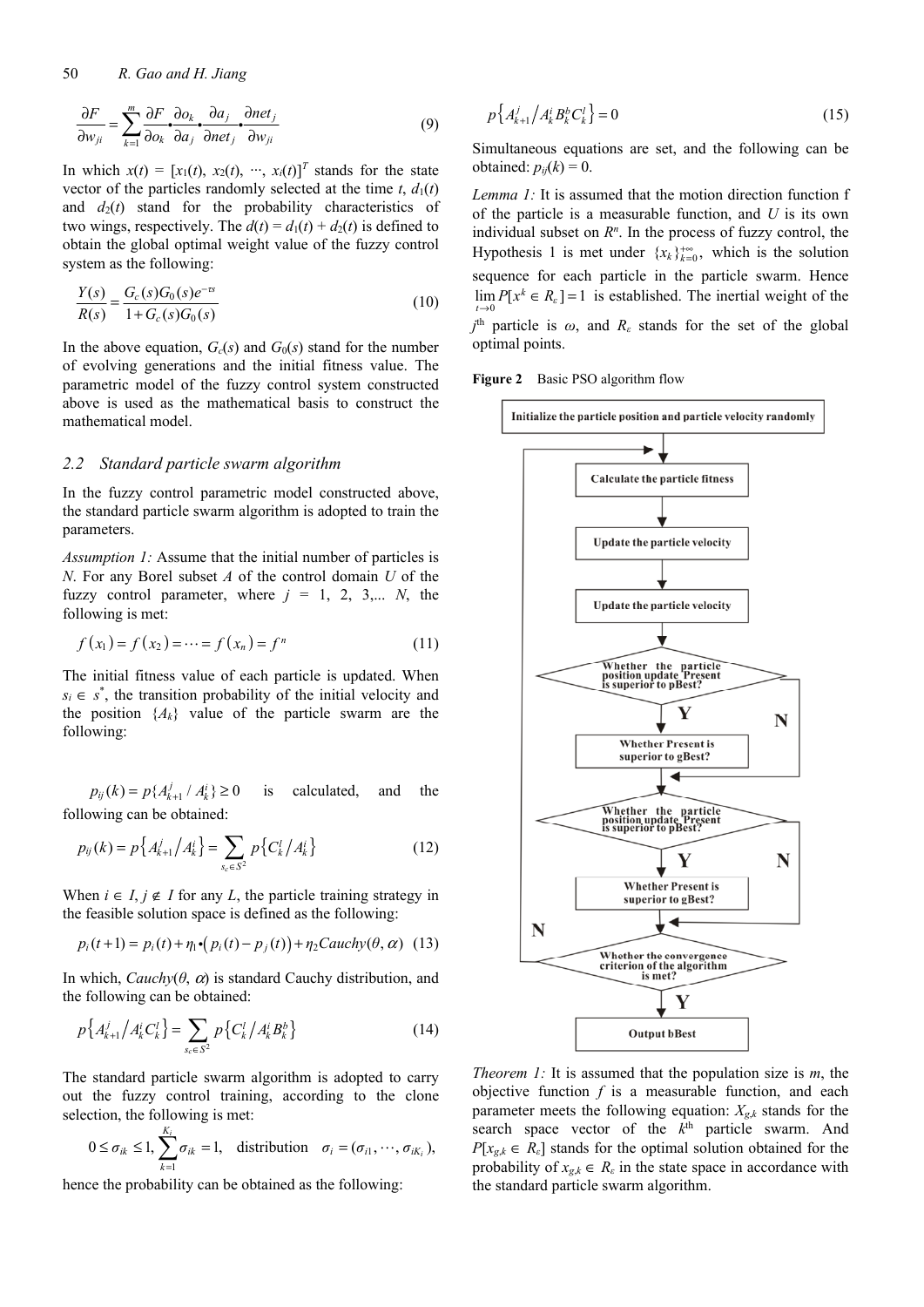And the flow of the basic PSO algorithm is shown in Figure 2.

In general, the termination condition is set to a sufficiently good fitness value or to a preset maximum number of iterations. In addition, in accordance with the specific optimisation problem, it is necessary to limit the flight range and the maximum velocity of the particle. In addition, different ranges can be set for each dimension. During the process of the algorithm operation, the individual extremum of the particle and the global extremum of the particle swarm are updated continuously. At the end of the operation of the algorithm, the global extremum best shall be output.

### **3 Fuzzy control mathematical modelling process**

This article takes ensemble transform Kalman conversion filter (ETKF) as the basis of the algorithm, in the assimilation process at the state update moment calculates and gets the Euclidean distance with the observation points, through the fuzzy theory conducts distance (physical space grid) judgment for the observation position, and gives the corresponding fuzzy weights. Therefore, it can effectively use observation data to reduce state estimation error, and to a certain extent avoid false correlation caused by too small set number so to make the prediction value more real and effective.

#### *3.1 Introduction to fuzzy control principle*

The fuzzy control system has strong robustness so to greatly weaken the influence of disturbance and parameter changes on control effect, especially for strong nonlinear and unstable situations in dynamic prediction mode. The observation weight in the assimilation system determines the importance of observation information at different observation points and the way of information expansion between observation space and different variables. Figure 3 gives a sketch map of the fuzzy control assimilation, in which the 'seven corner star' is the state updating position, and the 'pentagram' is the observation position. The traditional local assimilation scheme is based on sequential filtering. At the central lattice point of the localised area (the square area in Figure 3) through state variables and all observation data make successive circulation and evolution to all the analysis grids. Each analysis grid is independent of each other. Before the state estimation updating, the new method firstly calculates the Euclidean distance between the state update point and all observation points; then through fuzzy control makes fuzzy quantifying of the distance between the state update position and the observation position, and determines the weight of the observation

point. The closer the distance to the state update position, the greater the weight of the observation value, and vice versa.





#### *3.2 Dynamic PSO training*

Through the dynamic PSO training obtain the weight of each observation point, and then calculate the state updating vector. The specific scheme process is as follows:

1 The selection and discretisation of the transformer's variation. According to the change of the Euclidean distance *l* between the observation position and the state update lattice point, take the linguistic variable domain as  $\{0, 40\}$ ; output equivalent weight *u*, and its variable domain  $\{0, 1\}$ . The quantised factor of the controlled quantity is 0.025. The distance *l* is as follows:

$$
l = \sqrt{(O_i - V_i)^2 + (O_j - V_j)^2}
$$
 (16)

where  $O_i$ ,  $O_j$  represents the abscissa and the ordinate of the observation point respectively.  $V_i$ ,  $V_j$  represents the abscissa and the ordinate of the state update point respectively.

2 Dynamic particle swarm reasoning. The farther the Euclidean distance between the state update point and the observation point, the smaller the equivalent weight. Select the triangular membership function. Table 1 is a specific dynamic PSO rule that corresponds to the input *l* and output *u*.

**Table 1** The corresponding rules of input and output

|                  | $\sim$<br>$0\!\!\sim\!\!0.5$ | ∼<br>u. j     | $\sim$<br>ر. 1'                | $\sim$<br>$\sim$<br>__ | $2 - 2.5$     | $\cdots$ | $30 - 40$ |
|------------------|------------------------------|---------------|--------------------------------|------------------------|---------------|----------|-----------|
| $\boldsymbol{u}$ | $1 - 0.98$                   | $0.98 - 0.95$ | $-0.92$<br>$0.95\!\!\sim\!\!0$ | $0.92 - 0.89$          | $0.89 - 0.86$ | $\cdots$ | υ         |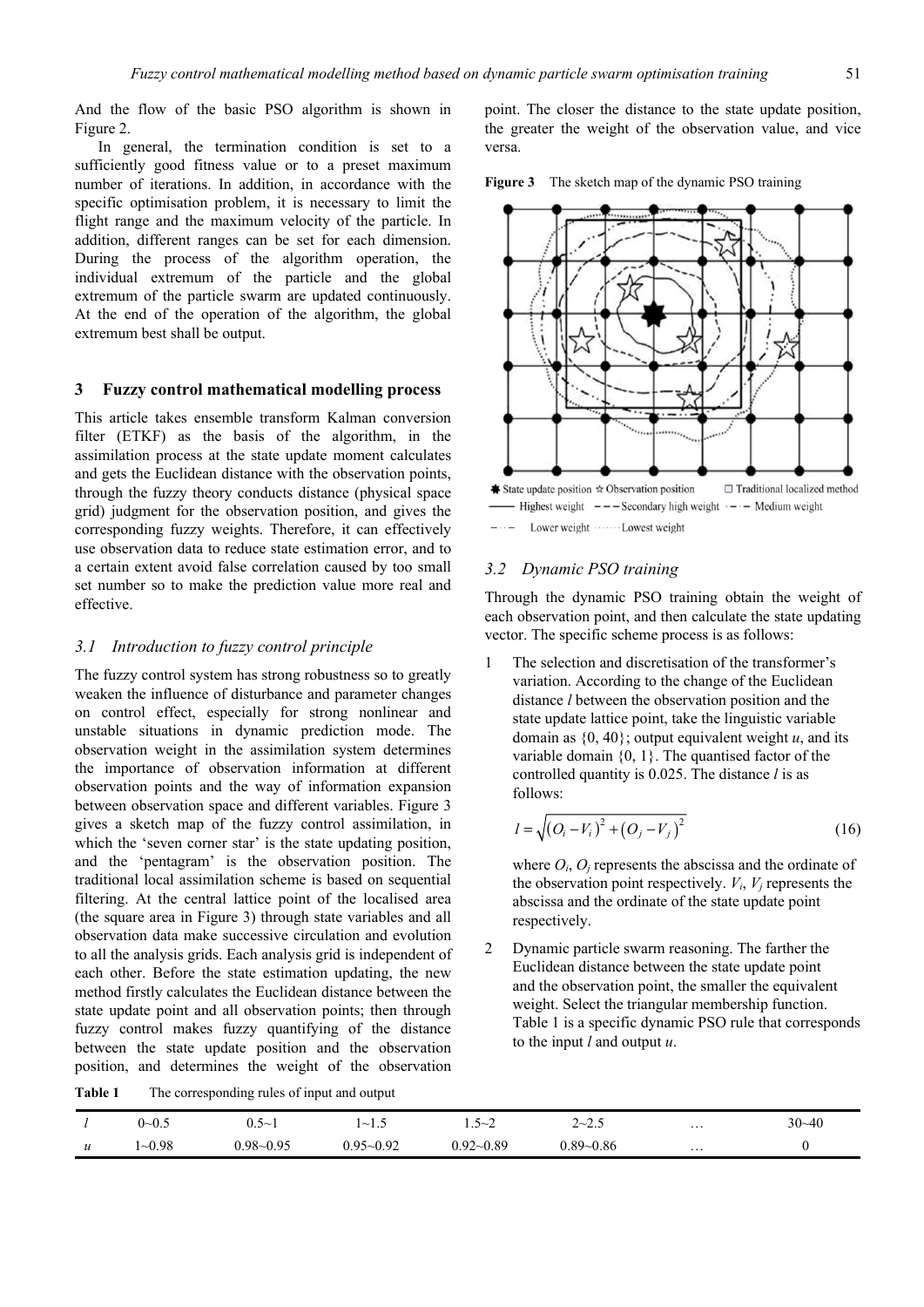3 The determination of the output equivalent weight *u* of dynamic PSO. The number of weight *u* is theoretically dependent on the observation number. According to the control rules, solve the output weight *u* of the dynamic PSO. From the algorithm synthesis rules, obtain:

$$
u = \Delta l \cdot M \tag{17}
$$

where *u* is output equivalent weight for dynamic PSO, Δ*l* is the Euclidean distance between observation point and state update lattice point, *M* is total dynamic PSO relationship.

- 4 Solution dynamic PSO for dynamic PSO training output. The output weight *u* of the dynamic PSO based on the above reasoning is dynamic PSO value and can not be directly applied to the state update equation. It needs to be transformed into an executable precise quantity. This process is generally called the solution dynamic PSO, and the method selected here is the maximum membership degree method.
- 5 State update process. After the physical space distance obtains the corresponding weight through the dynamic PSO training, each step of the state update variable is obtained by the following formula:

$$
x_i^a = x_i^f + \frac{A_{i,:}^f S^T \left(s S^T\right)^{-1} \left(\frac{i}{\mathcal{Y} - H_x^i} f\right) \frac{i}{p_{i,:} u_{i,:}}}{\sqrt{\mathcal{N} - 1}} \tag{18}
$$

$$
A_{i,:}^a = A_{i,:}^f \left( I + S^T \dot{S} \right)^{-\frac{1}{2}}
$$
 (19)

where  $A_{i,:}$  is the  $i^{\text{th}}$  line of the set perturbation matrix  $A$ ; *i y* represents local observation data; *<sup>i</sup> H* represents the local observation operator;  $\vec{p}_{i,:}$   $\vec{u}_{i,:}$  represents the corresponding weight value for the *i* position

observation; 1 <sup>2</sup> H  $A^f/\sqrt{N-1}$  $S = R^{-\frac{1}{2}} H A^{f} / \sqrt{N-1}$  represent the

local ensemble observation disturbance, which *<sup>i</sup> R*

represents local observation error covariance, *<sup>i</sup> A* represents local ensemble perturbation, for updating the state vector of the *i*<sup>th</sup> element or the set disturbance matrix of the *i*<sup>th</sup> column.

In formulas (3) and (4): let  $K_{i,:} = A_{i,:}^f S^T$ 

$$
\left(\frac{i}{I+S}S^{T}\right)^{-1}\left/\sqrt{N-1},\frac{i}{T}=\left(\frac{i}{I+S^{T}}\frac{i}{S}\right)^{-\frac{1}{2}},U=\frac{i}{p_{i,:}}\frac{i}{u_{i,:}}
$$

Collated to get:

$$
x_i^a = x_i^f + K_{i,:}^i \left( \dot{y} - \dot{H} x^f \right) \dot{U}
$$
 (20)

$$
A_{i,:}^a = A_{i,:}^f \left( I + S^T \dot{S} \right)^{-\frac{1}{2}}
$$
 (21)

By updating the variables in each step, we get the background set perturbation. In the assimilation system, we make data fusion and get the analysis mean and covariance matrix in the training range of the dynamic PSO, and then get the state analysis set and the state update value; take the new state estimation as the background value of the next moment, return to the assimilation model, and reciprocate. Figure 4 shows the state update position background error covariance matrix after dynamic PSO training. It can be seen that the new method can reduce the false correlation in the covariance matrix and eliminate the influence of remote observation on the state update.

**Figure 4** The influence of dynamic PSO training on covariance matrix, (a) value range of weight (b) background error covariance matrix (c) dependency background error covariance matrix



#### **4 Numerical simulation results and analysis**

In order to test the performance of the fuzzy control mathematical modelling method based on dynamic PSO training designed in this article, this article conducts the simulation experiment. We use Sphere function and Rastrigin function to carry out fuzzy control and get the consumed time and equilibrium point convergence results of fuzzy control training using particle swarm algorithm in this article, as shown in Figures 5 and 6. It can be seen from the figures that the use of algorithm in this article can effectively reduce the computing overhead, save the running time of the algorithm and improve the fuzzy control.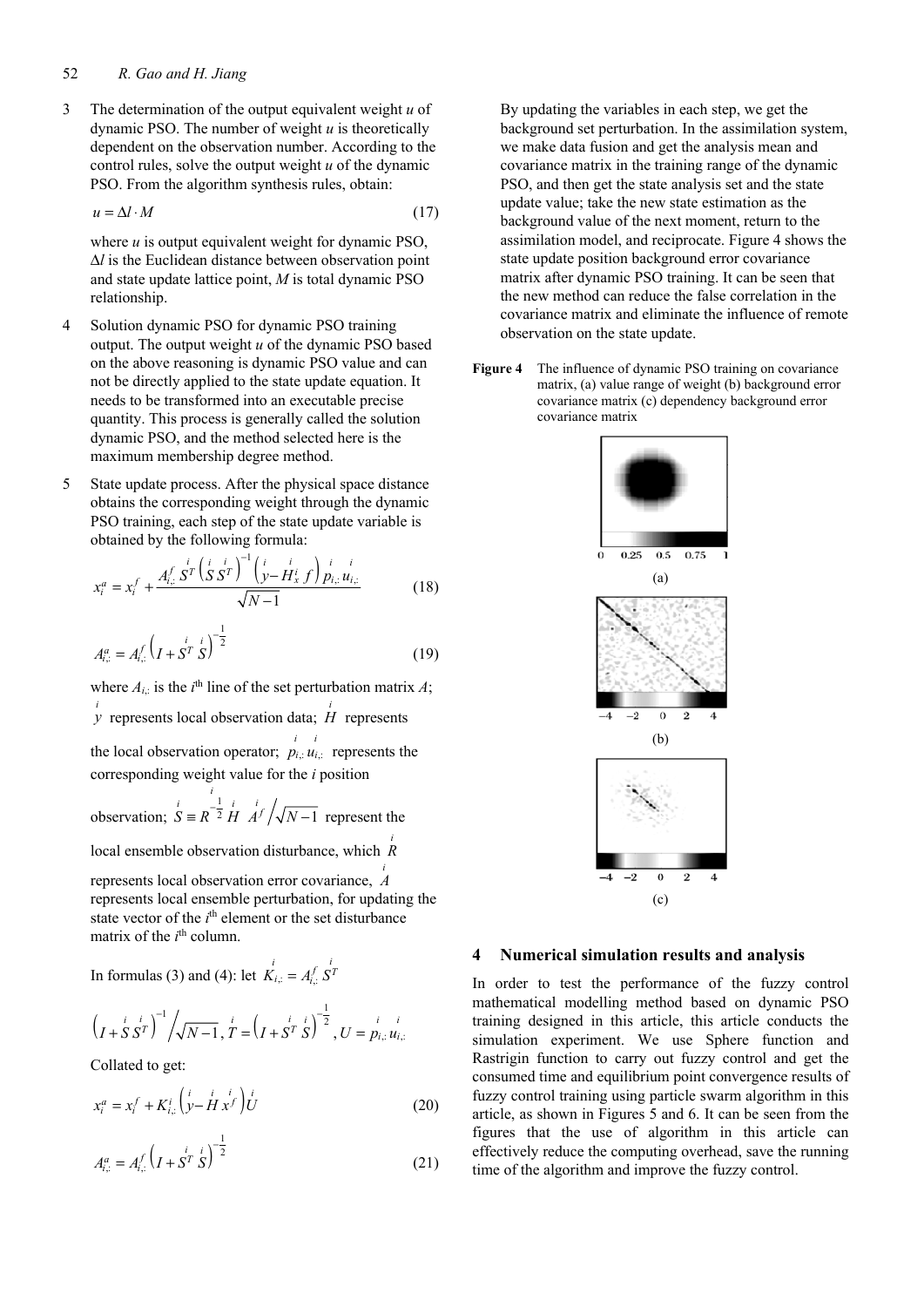



Figure 6 Convergence result of fuzzy control equilibrium point



In the experiment, we adopt the root mean square error as the error operator for testing the performance of the assimilation method. The following evaluation indexes are adopted.

$$
RMSE_a = \sqrt{\frac{1}{n} \left( \sum_{i=1}^{n} (x - x_i)^2 \right)}
$$
 (22)

where  $n$  is the dimension of the model state vector,  $x$  is the estimated value, *xi* is the true value of the model state at *t* moment.

In order to verify the effectiveness of the fuzzy control ensemble transform Kalman filter (FETKF) in the actual situation, in the experimental model, we discretise the observation position, simulate the randomness and uncertainty of the fixed point observation, and together with ETKF and local ensemble transform Kalman filter (LETKF), compare the set number *N*, observation number *P*, model step *T*, covariance magnifying factor *infl*, chaos model force parameter *F*, LETKF localisation coefficient, FETKF weight coefficient spce distribution, and observe the influence of parameter changes on different assimilation schemes.

The parameters of the experimental scheme are set as follows: in the experiment 1, the parameters are set as shown in Table 2. Select the set number *N* change range as [5~50], with an interval of 5. As shown in Figure 7, the root mean square error comparison of the three methods under in different set numbers:

1 With the increase of the set number, the root mean square error of the three methods is gradually

decreased, the assimilation accuracy is increased continuously.

- 2 When the initial set number is 2, the root mean square error of the three methods is large, and it is difficult to meet the requirement of assimilation. With the increase of set number, the convergence speed of FETKF method is the fastest. When the set number is 20, it firstly achieves better assimilation precision. When the set number is 40, the three methods achieve the same assimilation effect.
- 3 The excessive number of sets will inevitably lead to too much computation burden, while the advantage of the FETKF method compared to the other two methods is the best assimilation effect when the set number is relatively small.





As shown in Figure 8, the root mean square error comparison of three methods under different observation numbers is as follows:

- 1 With the increase of observation number, the root mean square error of the three methods gradually decreases, and the assimilation accuracy increases.
- 2 Since the set model is discrete random observation, the ETKF method can not make effective use of the observation data in the assimilation process, resulting in errors, and the effect of assimilation is not ideal. Although the LETKF method only obtains the observation data within the regulated radius range, improves the effectiveness of the observation data, makes the root mean square error less than that of ETKF method, but the LETKF method has too large influence radius, the ensemble number provides limited freedom and has small influence on the analysis value in the assimilation process, even farther observation data on the lattice points with respect to the model resolution is relatively sparse, leading to the observation error covariance matrix estimation error of  $[20-21]$ ; while if the influence radius is too small, some pattern points can not be influenced by the observed information.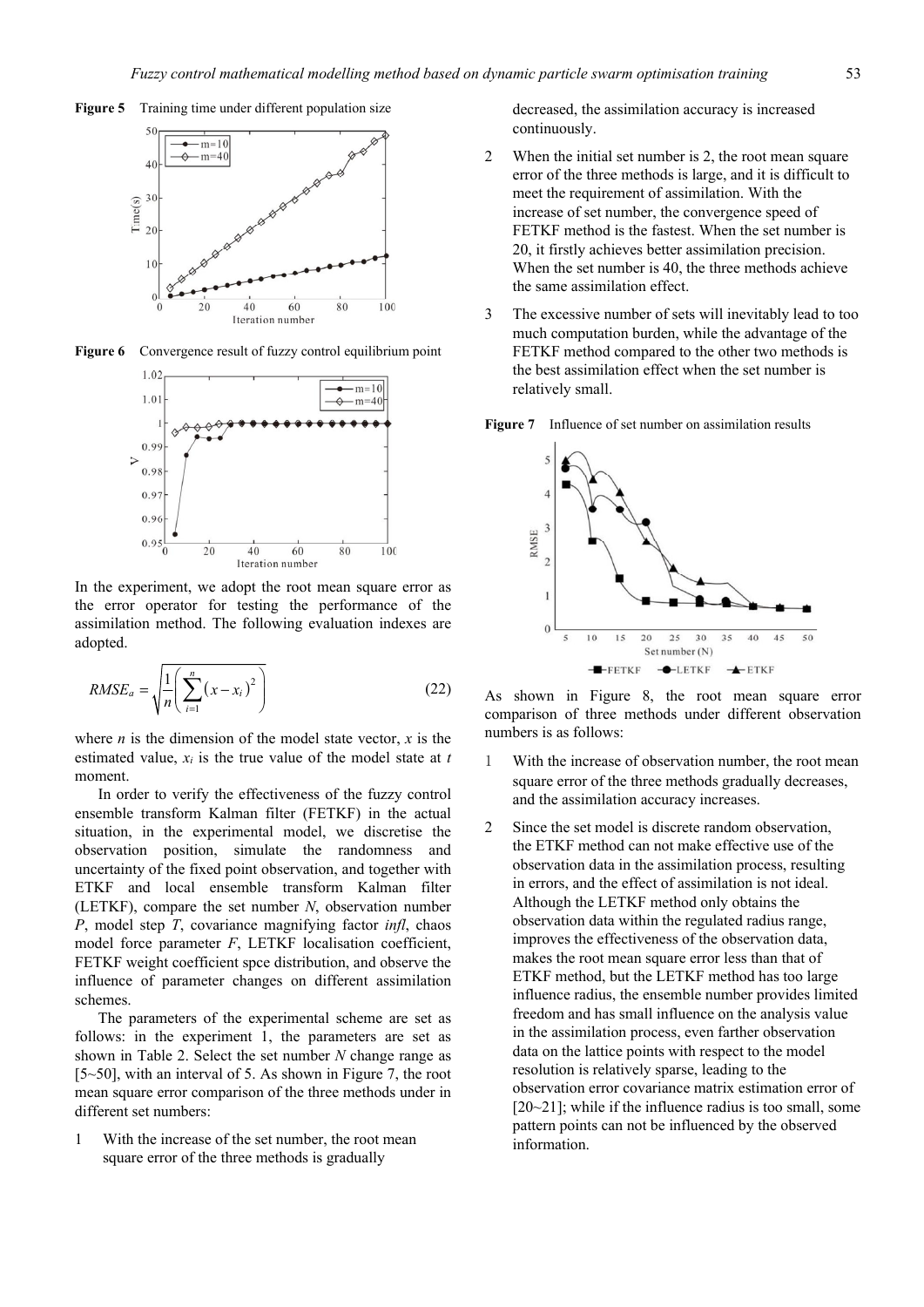|              | Set number N | Observation number P | Model step length T | Magnifying factor infl | Force parameter F |
|--------------|--------------|----------------------|---------------------|------------------------|-------------------|
| Experiment 1 | $5 - 50$     | 10                   | 25                  | 1.01                   | 8                 |
| Experiment 2 | 20           | $1 - 20$             | 25                  | 1.01                   | 8                 |
| Experiment 3 | 20           | 10                   | $5 - 60$            | $1.01 - 1.12$          | 8                 |
| Experiment 4 | 20           | 10                   | 25                  | 1.00                   | 8                 |
| Experiment 5 | 20           | 10                   | 25                  | 1.01                   | $4 - 12$          |

**Table 2** Experimental design scheme

3 With the increase of the observation number, the FETKF method can obtain more accurate and effective observation data, which makes the root mean square error minimum and the assimilation precision highest.

4 When the observation is random and uncertain, we can give weight for reasonable observation, get the most reasonable observation information, and eliminate the false correlation between remote observation and state variables.

**Figure 8** Influence of observation number on assimilation results



As shown in Figure 9, the comparison of the root mean square error and the comparison of the parameters between the three methods under different force parameters:

- 1 The larger the force parameter, the more obvious the nonlinearity of the chaotic system. The root mean square error of the ETKF method has been diverged, and the more real state estimation can not be obtained in the chaotic system. The LETKF method and FETKF method, do not have obvious changes of root mean square error with changes of the force parameters. The results show that the two methods have good stability in chaotic system
- 2 When the force parameter  $F = 8$ , the root mean square error of both the LETKF method and the FETKF method is the minimum, and the difference between the two kinds of root mean square error is unobvious.
- 3 When the force parameter  $F > 8$ , the root mean square error of the LETKF method is obviously greater than that of the FETKF method, so it can be seen that the FETKF method has strong robustness in the chaotic system.

**Figure 9** Influence of change of force parametron assimilation results



## **5 Conclusions**

In the dynamic PSO training, the optimal state estimation needs constant modification by use of the observation values. This article proposes the fuzzy control mathematical modelling method based on dynamic PSO training. Combined with the ETKF method, it gives the reasonable solution algorithm and calculation process of the nonlinear system. The results show that, under the condition of random and discrete observation, the new method can improve the false correlation of the background error covariance matrix to a certain extent, avoid the influence of the remote observation data on the state update variable, reduce the error caused by difficult use of observation data in the region, reduce the error caused by difficult use of observation data, reduce the computational overhead, and improve the precision of fuzzy control.

#### **Acknowledgements**

This work was supported in part by the Mathematical Modeling of Dynamic Particle Swarm Optimisation (Key Projects of Department of Education, Anhui Province on Natural Science Research in Colleges and Universities KJ2016A447); and supported by Innovation and Entrepreneurship Education Model of Higher Vocational Students in the 'Internet+' Era (Major Educational Reform Projects of Revitalisation Plan for Higher Education in Anhui Province 2015zdjy180).